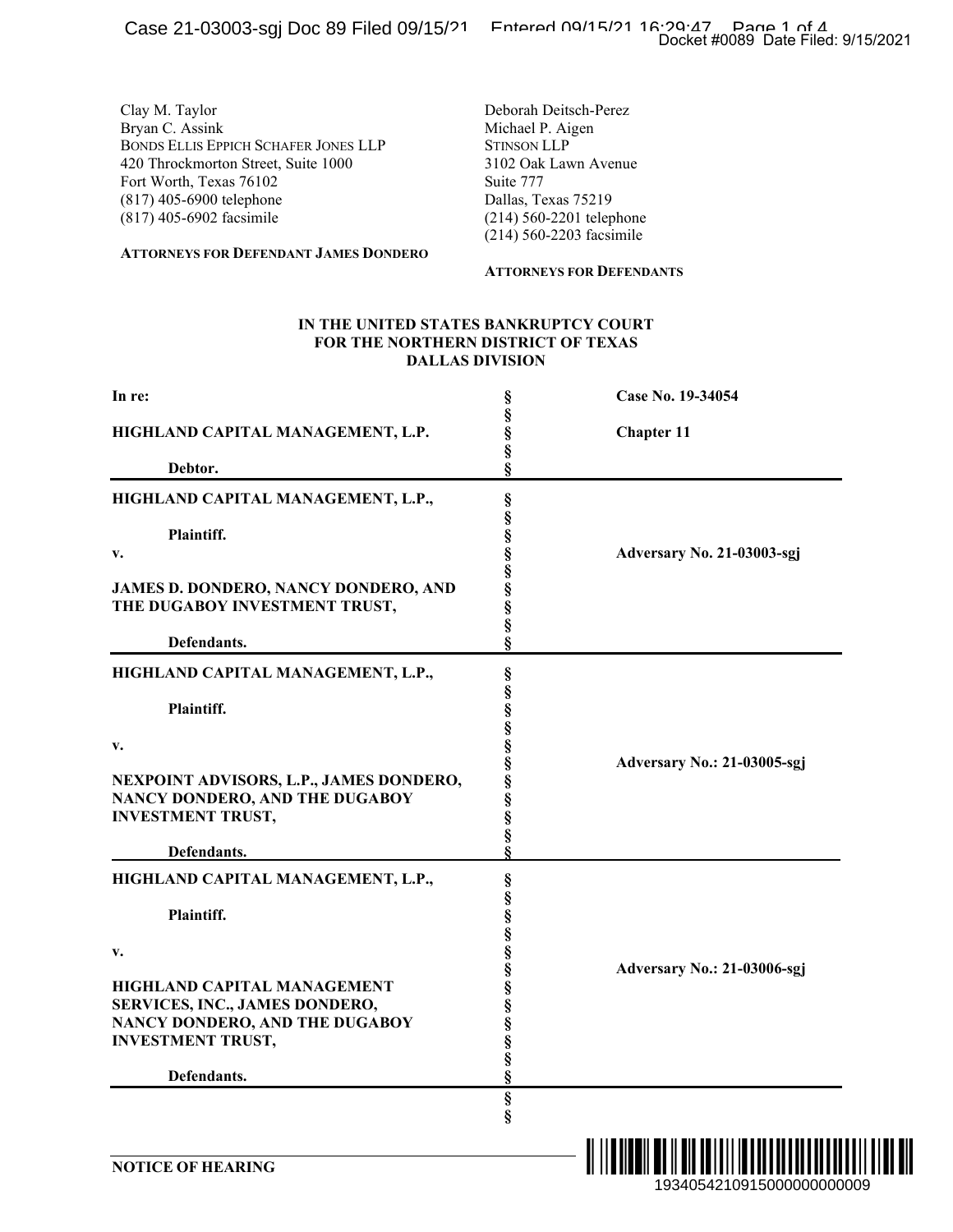| HIGHLAND CAPITAL MANAGEMENT, L.P.,        |                             |
|-------------------------------------------|-----------------------------|
|                                           |                             |
| Plaintiff.                                |                             |
|                                           |                             |
| v.                                        |                             |
|                                           | Adversary No.: 21-03007-sgj |
| <b>HCRE PARTNERS, LLC (n/k/a NEXPOINT</b> |                             |
| REAL ESTATE PARTNERS, LLC), JAMES         |                             |
| DONDERO, NANCY DONDERO, AND THE           |                             |
| DUGABOY INVESTMENT TRUST,                 |                             |
|                                           |                             |
| Defendants.                               |                             |

# **NOTICE OF HEARING[1](#page-1-0)**

**PLEASE TAKE NOTICE** that the following matters are scheduled to be heard on

**Tuesday, November 9, 2021 at 1:30 p.m. (Central Time)** in the above-captioned adversary

proceedings:

- **1.** *Highland Capital Management, L.P. v. James Dondero, Nancy Dondero, and The Dugaboy Investment Trust*, Adv. Proc. No. 21-03003
	- a. Defendants' Rule 12(b)(6) Motion to Dismiss Plaintiff's Fifth, Sixth, and Seventh Claims for Relief [Docket No. 82]
	- b. Motion to Compel Arbitration and Stay Litigation [Docket Nos. 80 and 85]
- **2.** *Highland Capital Management, L.P. v. NexPoint Advisors, L.P., James Dondero, Nancy Dondero, and The Dugaboy Investment Trust*, Adv. Proc. No. 21-03005
	- a. Defendants' Rule 12(b)(6) Motion to Dismiss Plaintiff's Fifth, Sixth, and Seventh Claims for Relief [Docket No. 68]
	- b. Motion to Compel Arbitration and Stay Litigation [Docket Nos. 66 and 69]
- **3.** *Highland Capital Management, L.P. v. Highland Capital Management Services, Inc., James Dondero, Nancy Dondero, and The Dugaboy Investment Trust*, Adv. Proc. No. 21-03006
	- a. Defendants' Rule 12(b)(6) Motion to Dismiss Plaintiff's Fifth, Sixth, and Seventh Claims for Relief [Docket No. 72]

<span id="page-1-0"></span><sup>1</sup> This Notice of Hearing is being concurrently filed in Adv. Proc. Nos. 21-03003, 21-03007, 21-03006, and 21- 03005.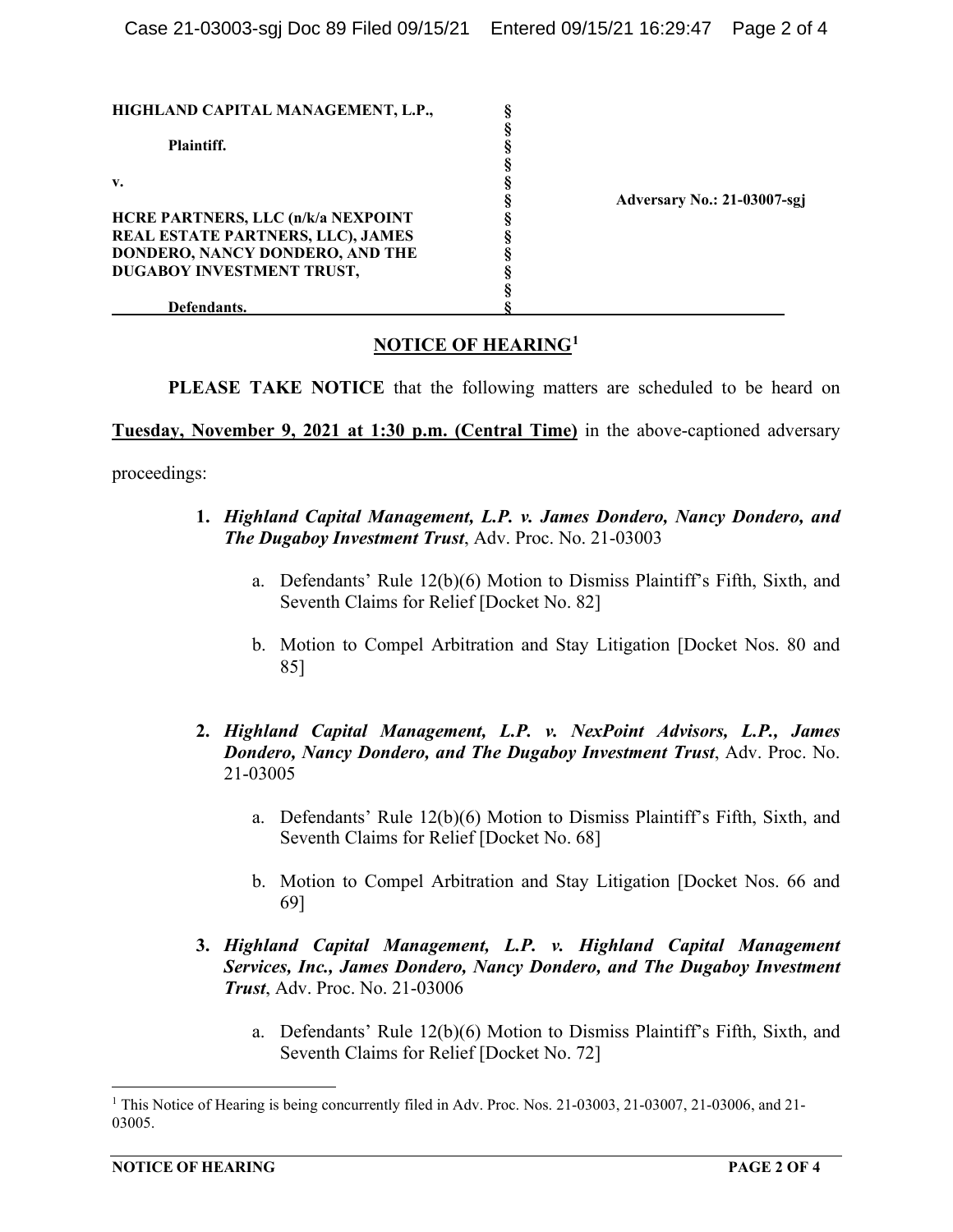- b. Motion to Compel Arbitration and Stay Litigation [Docket Nos. 70 and 74]
- **4.** *Highland Capital Management, L.P. v. HCRE Partners, LLC (n/k/a NexPoint Real Estate Partners, LLC), James Dondero, Nancy Dondero, and The Dugaboy Investment Trust*, Adv. Proc. No. 21-03007
	- a. Defendants' Rule 12(b)(6) Motion to Dismiss Plaintiff's Fifth, Sixth, and Seventh Claims for Relief [Docket No. 67]
	- b. Motion to Compel Arbitration and Stay Litigation [Docket Nos. 65 and 69]

The hearing on the motions will be held via WebEx videoconference before the

Honorable Stacey G.C. Jernigan, United States Bankruptcy Judge. The WebEx video

participation/attendance link for the hearing is:<https://us-courts.webex.com/meet/jerniga>

WebEx Hearing Instructions for the Hearing may be obtained from: https://www.txnb.uscourts.gov/judges-info/hearing-dates/judge-jernigans-hearing-dates and a copy of those instructions is attached to this Notice of Hearing.

# **[Remainder of Page Intentionally Left Blank]**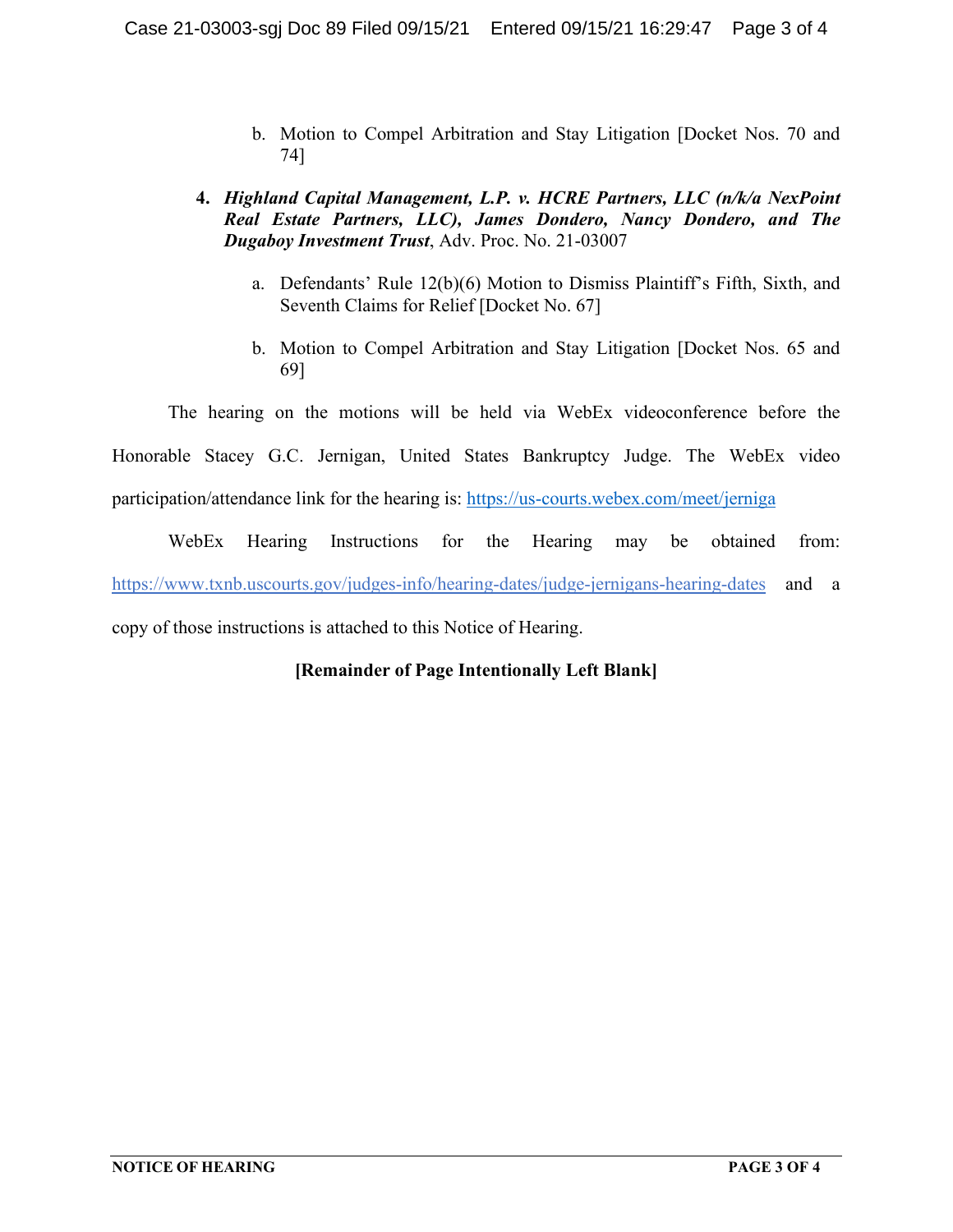Dated: September 15, 2021 Respectfully submitted,

*/s/ Bryan C. Assink*

Deborah Deitsch-Perez State Bar No. 24036072 Michael P. Aigen State Bar No. 24012196 STINSON LLP 3102 Oak Lawn Avenue, Suite 777 Dallas, Texas 75219 (214) 560-2201 telephone (214) 560-2203 facsimile Email: deborah.deitschperez@stinson.com Email: michael.aigen@stinson.com

-and-

Clay M. Taylor State Bar No. 24033261 Bryan C. Assink State Bar No. 24089009 BONDS ELLIS EPPICH SCHAFER JONES LLP 420 Throckmorton Street, Suite 1000 Fort Worth, Texas 76102 (817) 405-6900 telephone (817) 405-6902 facsimile Email: clay.taylor@bondsellis.com Email: bryan.assink@bondsellis.com

## **ATTORNEYS FOR DEFENDANTS**

# **CERTIFICATE OF SERVICE**

I, the undersigned, hereby certify that, on September 15, 2021, a true and correct copy of the foregoing document was served via the Court's CM/ECF system on counsel for Plaintiff Highland Capital Management, L.P. and on all other parties requesting such service in this case.

> */s/ Bryan C. Assink* Bryan C. Assink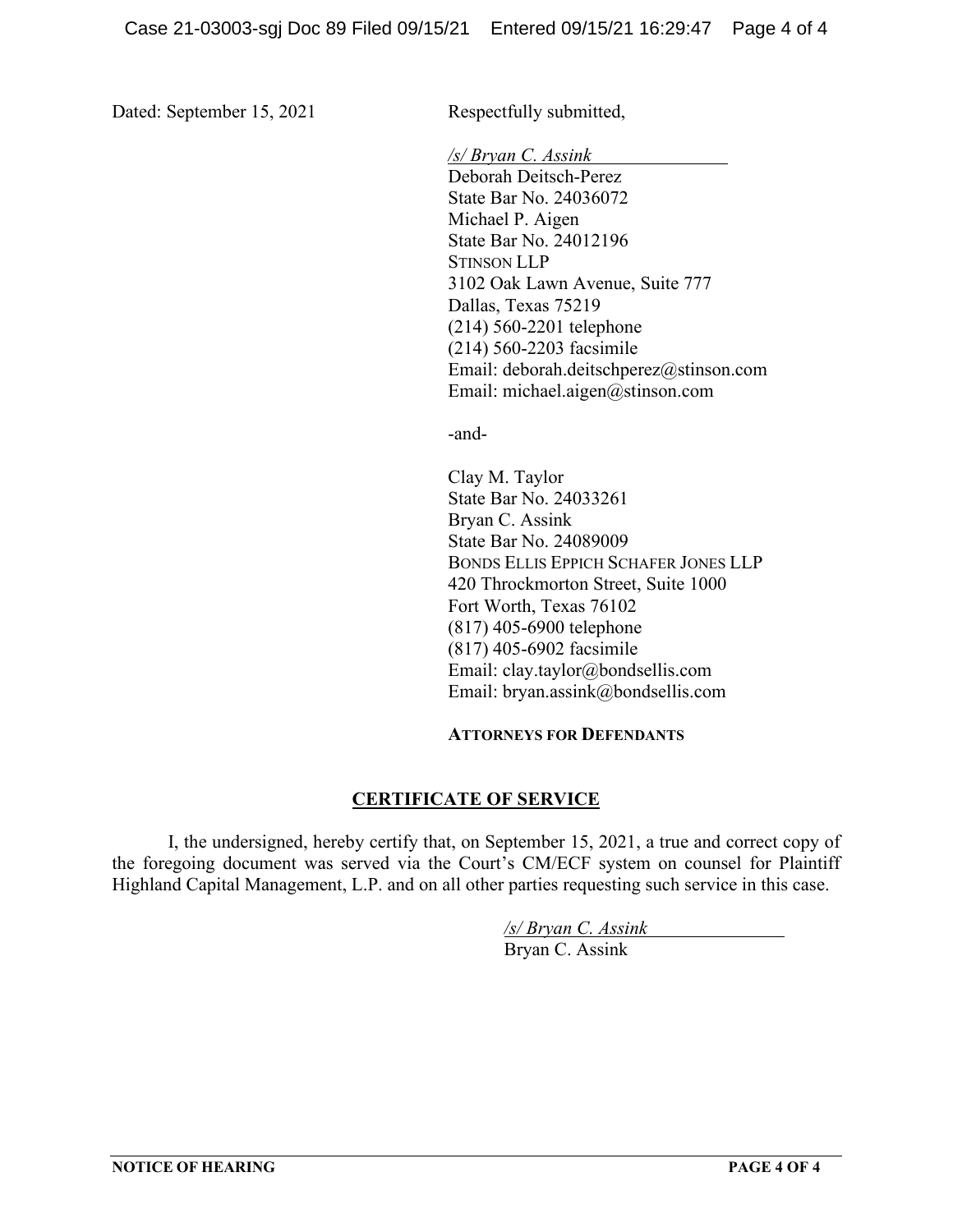Judge Stacey Jernigan's Courtroom <https://us-courts.webex.com/meet/jerniga>

Join by phone 1-650-479-3207 Call-in number (US/Canada) Access code: 479 393 582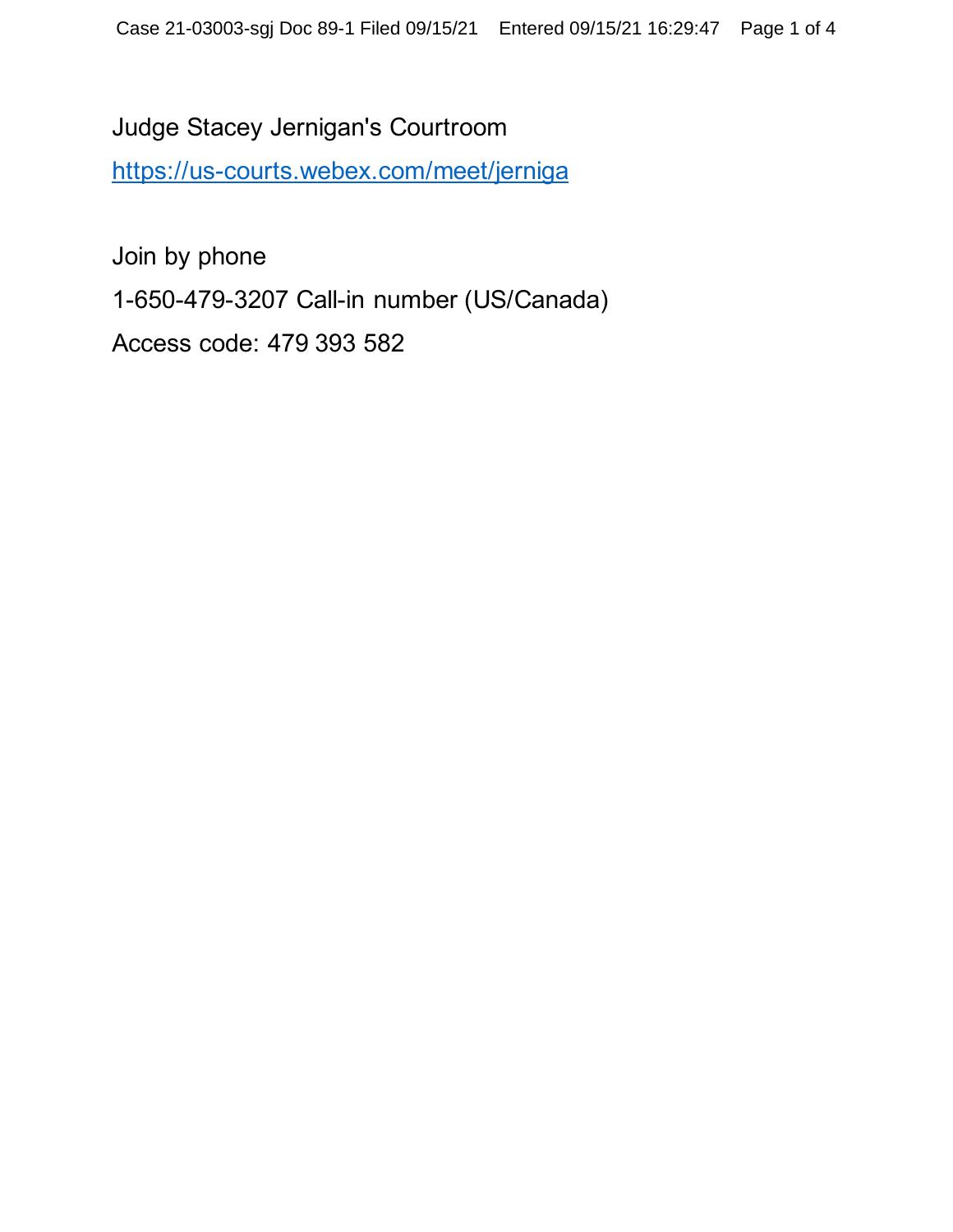Case 21-03003-sgj Doc 89-1 Filed 09/15/21 Entered 09/15/21 16:29:47 Page 2 of 4

## **UNITED STATES BANKRUPTCY COURT NORTHERN DISTRICT OF TEXAS OFFICE OF THE CLERK**



**July 1, 2021**

# **CLERK'S NOTICE 21-05**

# **PARTICIPATING IN HEARINGS USING WEBEX**

For those participating in hearings using the Court's WebEx audio and video conferencing platform, please review the following information for helpful tips and instructions. WebEx Connection Information, providing applicable WebEx links and call-in numbersfor the Judges in the Dallas, Fort Worth, and Wichita Falls Divisions, is attached to this Notice for your reference.

#### **CONNECTION INSTRUCTIONS FOR PARTICIPATING IN A WEBEX VIRTUAL HEARING**

Please connect at least 10 minutes prior to the hearing time using one of the two options below. It is recommended that attorneys discuss the logistics of the WebEx appearance with their clients/witnesses at least 48 hours prior to the hearing.

## **Option 1: Using the WebEx app on your smartphone, tablet, laptop, or desktop.**

It is strongly preferred that participants who wish to speak during a hearing use the WebEx application rather than using the "call-in" option described in Option 2.

Attorneys and/or witnesses who anticipate offering extensive testimony or legal argument, or conducting examination are required to utilize the video function. The Court may consider special requests for other appearance options on a case-by-case basis. Please contact the appropriate courtroom deputy for the presiding judge for further information.

Please connect using only one device. Using two or more devices may cause audio feedback issues.

If using a smartphone or tablet for video, it should be set in a stationary position. Holding a phone or tablet in your hand while speaking does not yield a good video for the Court or other participants.

**NOTE: If you are experiencing audio issues when using the WebEx application,** you may use the "Call Me" selection under "Audio Connection" to move just the audio portion of the WebEx conference to your telephone.

## **Option 2: Call-in via phone (audio only).**

The meeting number/access code and dial-in number can be found on the attached WebEx Connection Information. Please use \*6 or the mute function on your smartphone to mute your line.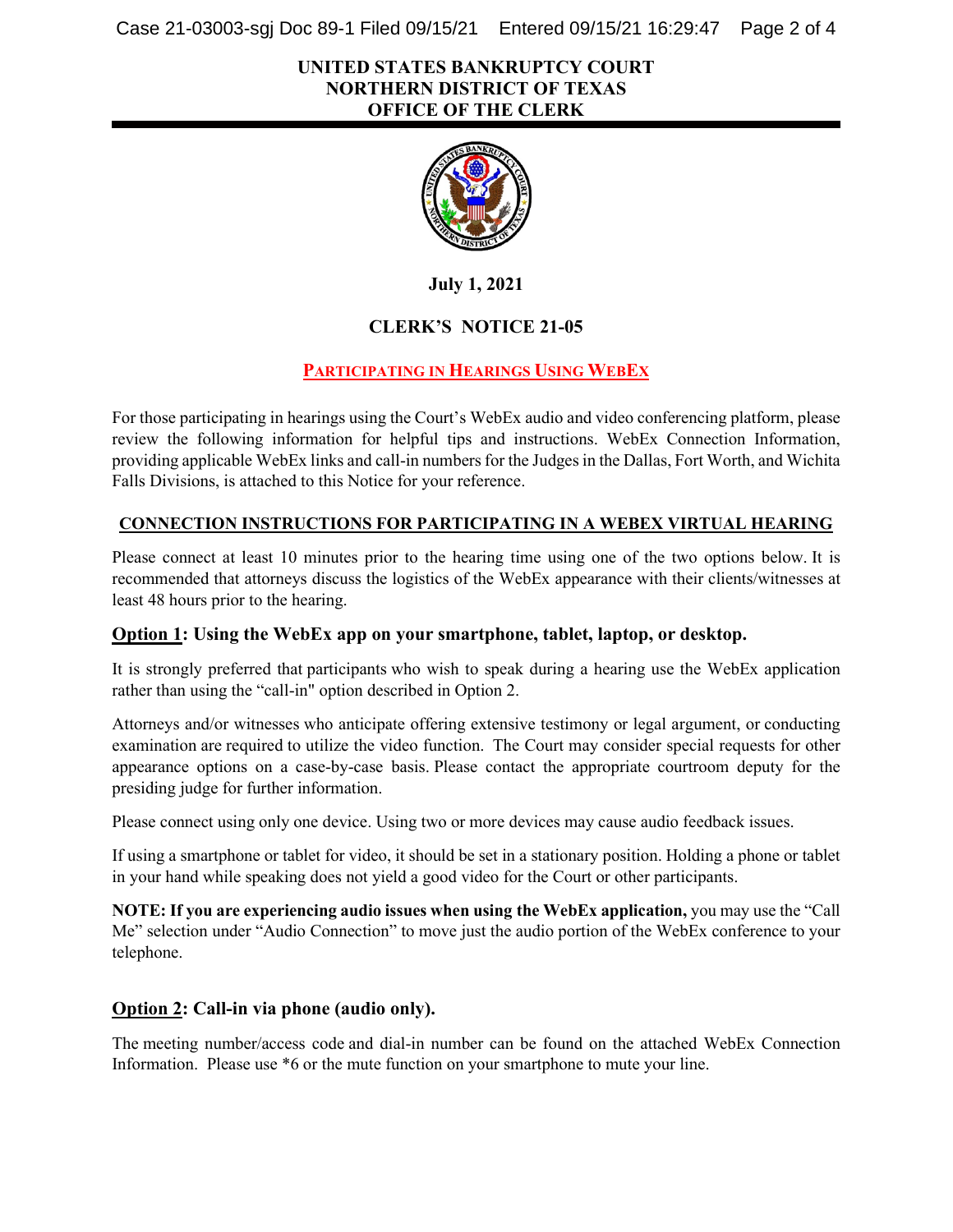#### **HELPFUL HINTS AND ETIQUETTE**

- Please use the mute function when you are not speaking. Please be aware that sometimes the Court mutes everyone when there is background noise.  When you want to speak, make sure you are not on mute. Callin users should dial \*6 to unmute your line.
- Remember to state your name for the record each time before speaking and speak slowly and clearly so the Court can get a good record. Also, use your proper name on your device or for your WebEx login when participating over video, so that the Court can more easily determine who is speaking.
- Use headphones whenever possible, especially if using a desktop PC with external speakers. We have found that newer iPhones provide the best visual and audio feed – better than most desktop computers. If you are on a personal computer, headphones or earbuds are required for those who need to speak during the hearing.
- During examination, attorneys and witnesses should use a separate camera and microphone when possible. To avoid feedback, parties using separate devices must not be in the same room. The Court may consider special requests on a case-by-case basis.
- WebEx participants may use the "share" button to easily share their screen or document with the Court or other WebEx participants.  Press "stop sharing" to remove the presentation from the meeting.
- When making an appearance from a vehicle, please park in a safe location with windows rolled up (to minimize background distraction and noise) and use a headset that is ear-to-phone (not the vehicle's handsfree speaker-phone option).
- Suggestions for participating in a WebEx hearing from home: If you are having connectivity problems, turn off devices that may be using bandwidth on your home network. Devices or applications such as Facetime, Roku, streaming media players, video games, or large downloads can negatively impact the audio and video quality of the WebEx meeting.
- Participants are reminded that they should wear attire suitable for court.
- Participants who wish to test their WebEx connection or the share screen functionality in advance of the hearing may arrange a "practice run" by contacting the appropriate courtroom deputy.

## **EXHIBITS AND DEMONSTRATIVE AIDS**

Exhibits should be filed ahead of time by the date that they would normally be exchanged pursuant to our local rules using the "notice" or "list (witness/exhibit/generic)" event in ECF, with a true and correct copy of each designated exhibit filed as a separate, individual attachment, so that the Court and all participants have ready access to all designated exhibits. For voluminous exhibits, please consult the presiding judge's local exhibit requirements, as it may be necessary for you to provide the Court with an exhibit notebook or electronic file in advance of the hearing. For any witness who is to be called to testify remotely, the party calling the witness is responsible for supplying the witness or counsel, as appropriate, with paper copies of all designated exhibits prior to the hearing.

Demonstrative aids and PowerPoints should also be filed prior to the hearing, if possible. If not, WebEx has the ability to allow you to share your screen, or a particular document, with everyone in the hearing. If these documents are admitted as exhibits, they would then have to be filed after the hearing.